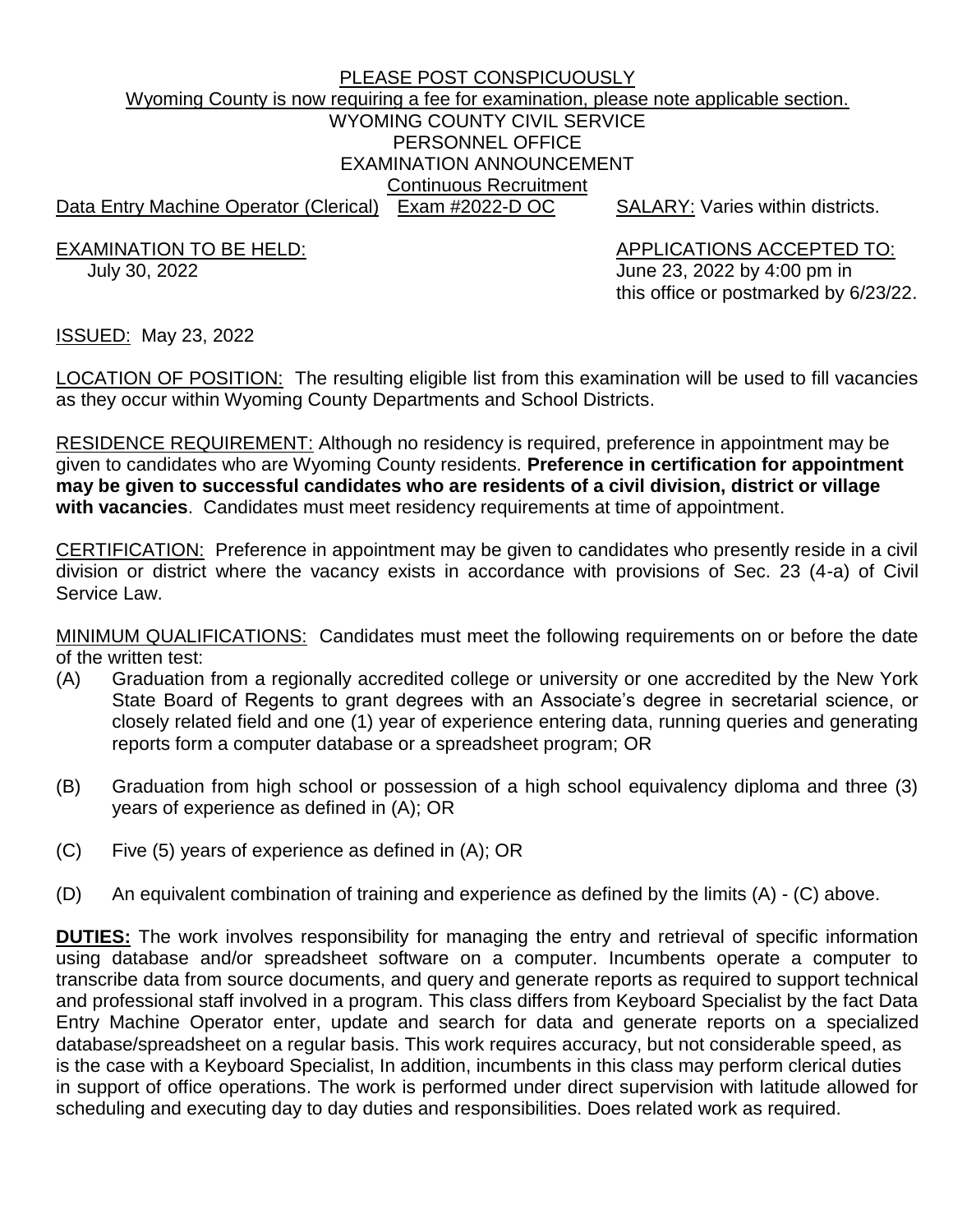**SUBJECT OF EXAMINATION:** This will be a performance test that will require you to use a personal computer (PC) to enter data into electronic records. You will enter three sets of data. One set will consist of all numbers, another of all letters, and the third will consist of both numbers and letters. You will be rated on both speed and accuracy. Each of the three sets will have a 10-minute time limit. In order to pass the test, you must enter the data at a rate of at least 6000 keystrokes per hour and with an error rate of not more than 3 percent.

Candidates are NOT permitted to use quiet, hand-held, solar or battery powered calculators. Devices with typewriters keyboards, `Spell Checkers', Personal Digital Assistants', `Address Books', `Language Translators', `Dictionaries', or any similar devices are prohibited.

CERTIFICATION: Preference in appointment may be given to candidates who presently reside in a civil division or district where the appointment is to be made in accordance with provisions of Sec. 23 (4-a) of Civil Service Law.

SABBATH OBSERVERS/DISABLED CANDIDATES/MILITARY MEMBERS: If special arrangements for testing are required, indicate this on your application. Any member of the Armed Forces of the United States of America, who having duly filed an application to compete in a scheduled competitive examination for Civil Service employment by the State of New York or any of its subdivisions and who due to active military duty is deprived of the opportunity to compete in such examination shall be provided with an opportunity to compete, under terms and conditions deemed appropriate by the State Department of Civil Service or Municipal Commission, by way of a special military make-up examination.

This examination will be prepared and rated in accordance with Section 23-2 of the Civil Service Law. The provisions of the New York State Civil Service Law, Rules and Regulations dealing with the preparation and rating of examinations will apply to this examination.

Current members of the Armed Forces may apply for veteran's credits by filing an Application for veteran's Credits (Form VC-1). Proof of military status must also be presented and verified in order for consideration of granting of conditional veteran's credit. Acceptable proof may include a military I.D. card, military orders, or others official military document that substantiates active military service at time of exam. This documentation and VC-1 Form must be received prior to the establishment of the Eligible List for this examination. The conditional status of the additional credits will remain until proof is provided indicating that the service was in time of war and that the veteran received an honorable discharge, or was released under honorable circumstances.

VETERANS: Disabled and non-disabled war veterans who are eligible for additional credits must submit an application for veteran credits with **EACH** application for examination. Candidates who wish to claim veteran credits on an examination should request an application and information sheet from the Wyoming County Civil Service Office. Veterans application forms will also be available upon request at the examination center. The completed forms must be received before the eligible list for this examination is established in order to utilize additional credits.

In conformance with section 85-a of the Civil Service Law, children of firefighters and police officers killed in the line of duty shall be entitled to receive an additional ten points in a competitive examination for original appointment in the same municipality in which his or her parent has served. If you are qualified to participate in this examination and are a child of a firefighter or police officer killed in the line of duty in this municipality, please inform this office of this matter when you submit your application for examination. A candidate claiming such credit has a minimum of two months from the application deadline to provide the necessary documentation to verify additional credit eligibility. However, no credit may be added after the eligible list has been established.

> APPLICATION FORMS MAY BE OBTAINED AT THE WYOMING COUNTY CIVIL SERVICE PERSONNEL OFFICE 338 N. Main Street, Thomson Hall Warsaw, New York 14569 Telephone: 786-8830 Hours: Monday through Friday 8:00 a.m. - 4:00 p.m. **OR DOWNLOAD AN APPLICATION AT www.wyomingco.net (click on the civil service link)**

WYOMING COUNTY -- AN EQUAL OPPORTUNITY/AFFIRMATIVE ACTION EMPLOYER